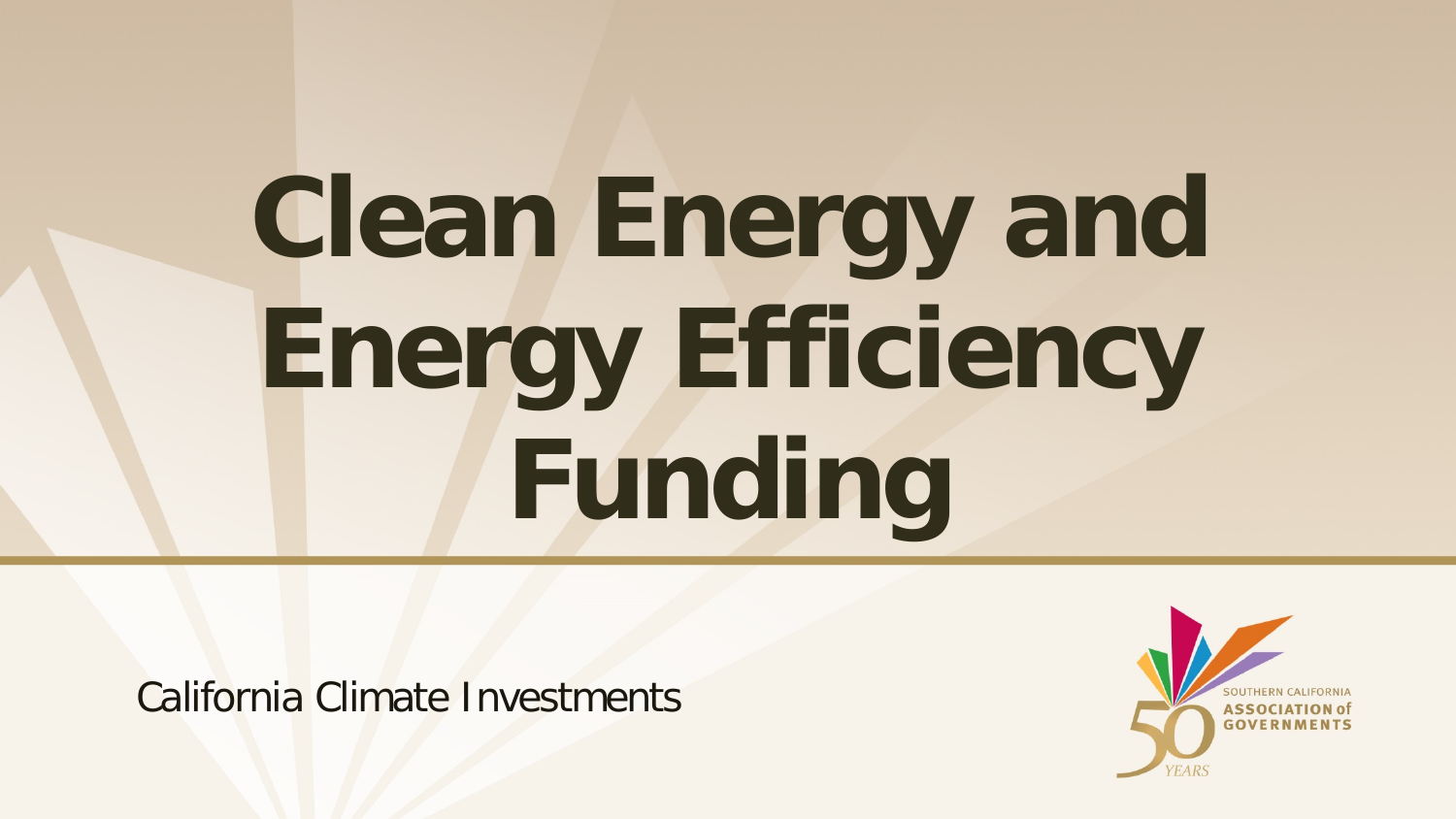## **Clean Energy and Energy Efficiency Programs**

| <b>CA Climate Investments Program</b>        | 2013-14 | $\vert$ 2014-15 $\vert$ | 2015-16  |
|----------------------------------------------|---------|-------------------------|----------|
| Low-Income Weatherization Program (CSD)      |         | \$75M                   |          |
| Dairy Digester Program (CDFA)                |         | \$15M                   |          |
| State Water Energy Efficiency Program (CDFA) | \$10M   | $$10M*$                 |          |
| Water Energy Grant Program (DWR)             | \$30M   | $$20M*$                 |          |
| Water Energy Technology Program (CEC)        |         |                         | $$30M**$ |

\* AB 91 amended 2014 State Budget to provide additional funding \*\*Ordered in Gov's EO B-29-15; awaiting Legislative approval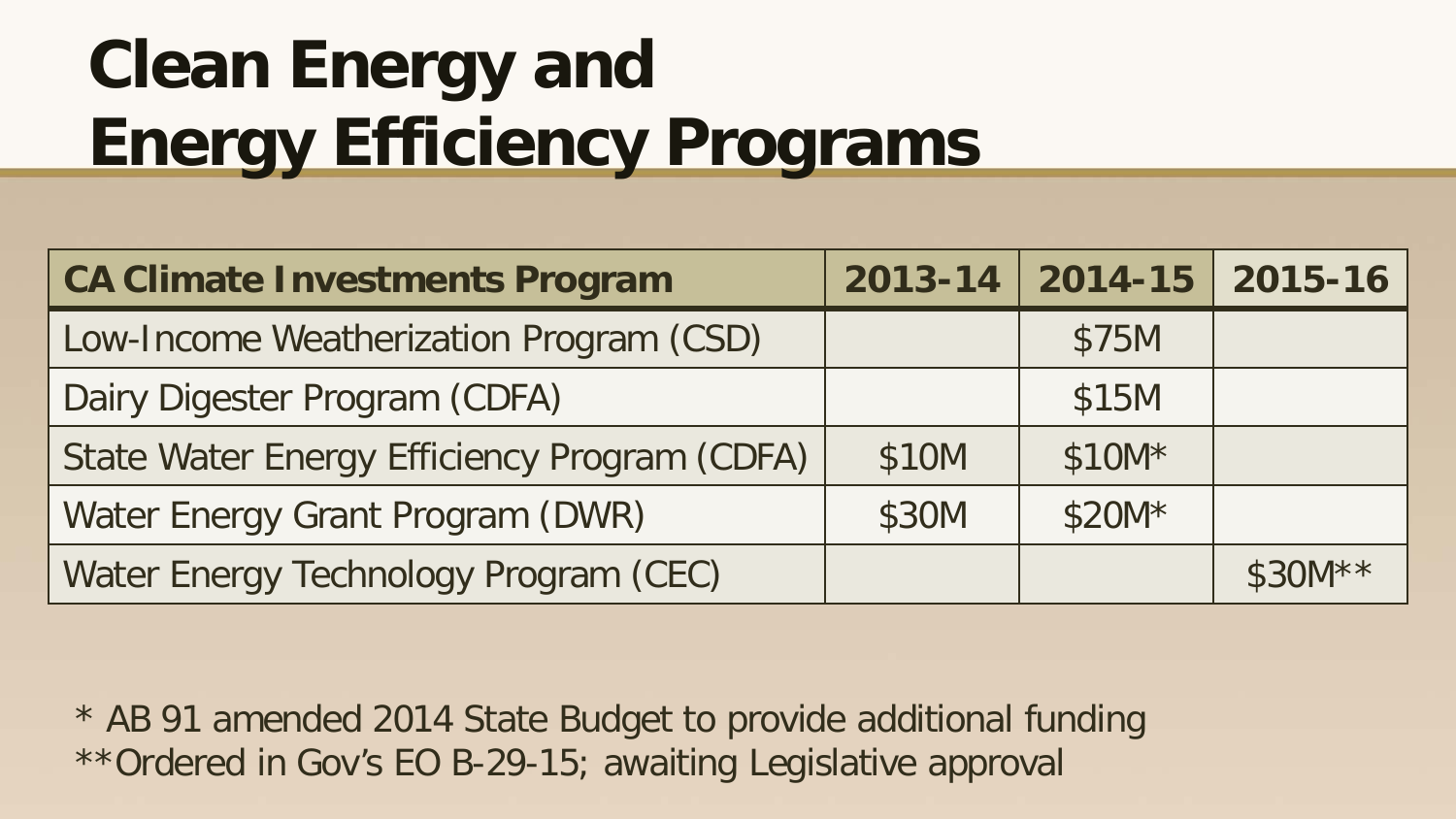#### **Low-Income Weatherization Program**

#### Dept. of Community Services and Development

- **2014-15: \$75 million** 
	- **Rooftop solar, solar hot water heaters, weatherization** on low-income homes in disadvantaged communities
- **Applicants: Qualifying households**
- **<http://www.csd.ca.gov/Services/FindServicesinYourArea>**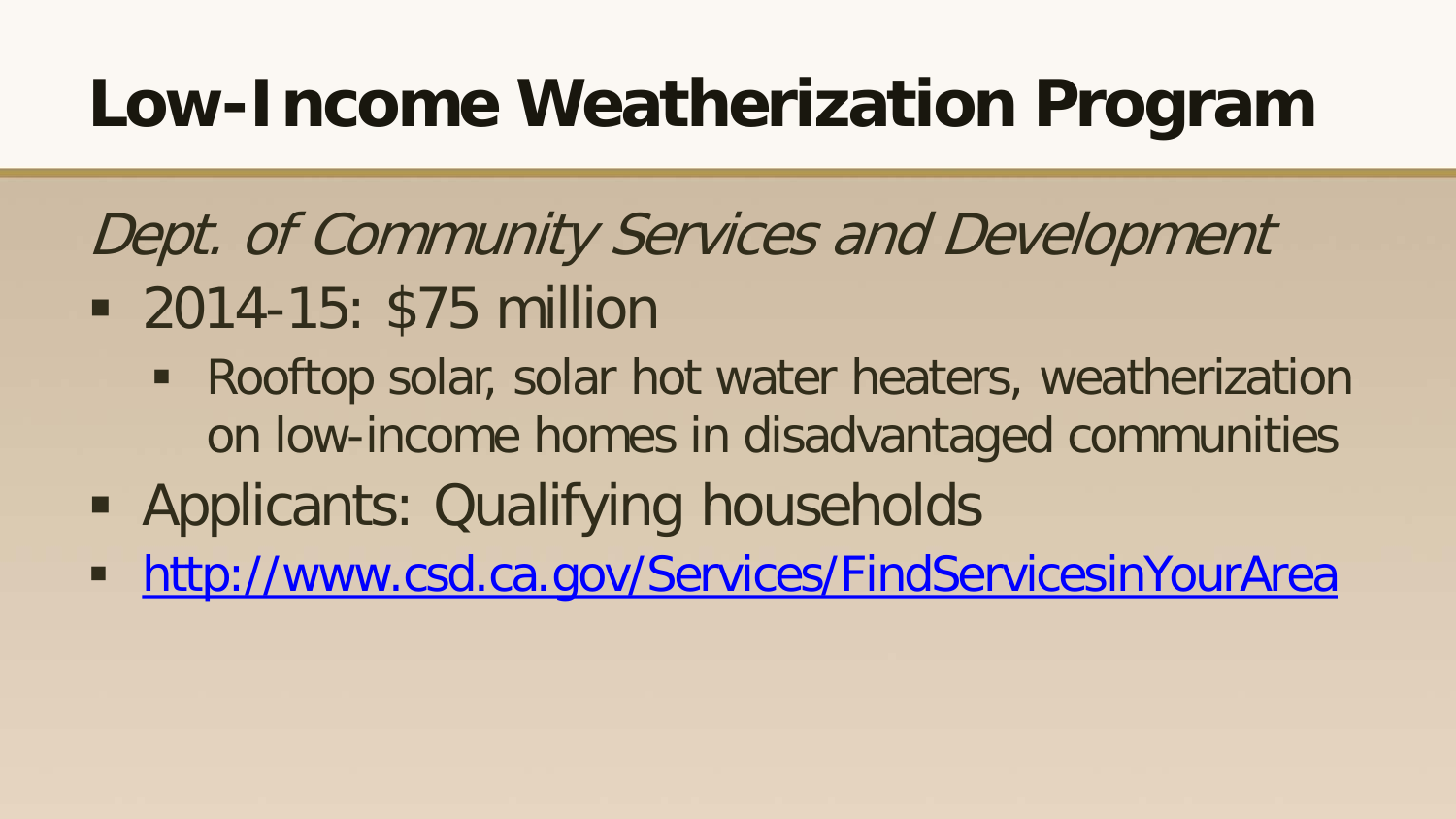## **Dairy Digester and SWEEP Programs**

#### California Department of Food and Agriculture

- Dairy digesters and agricultural water and energy efficiency projects
- **S10 million (2014-15)\* for SWEEP Program** 
	- **Applicants: Agricultural operators**
	- **Applications closed June 29; Awards ~September**
	- [www.cdfa.ca.gov/go/dd](http://www.cdfa.ca.gov/go/dd)
	- [www.cdfa.ca.gov/go/SWEEP](http://www.cdfa.ca.gov/go/SWEEP)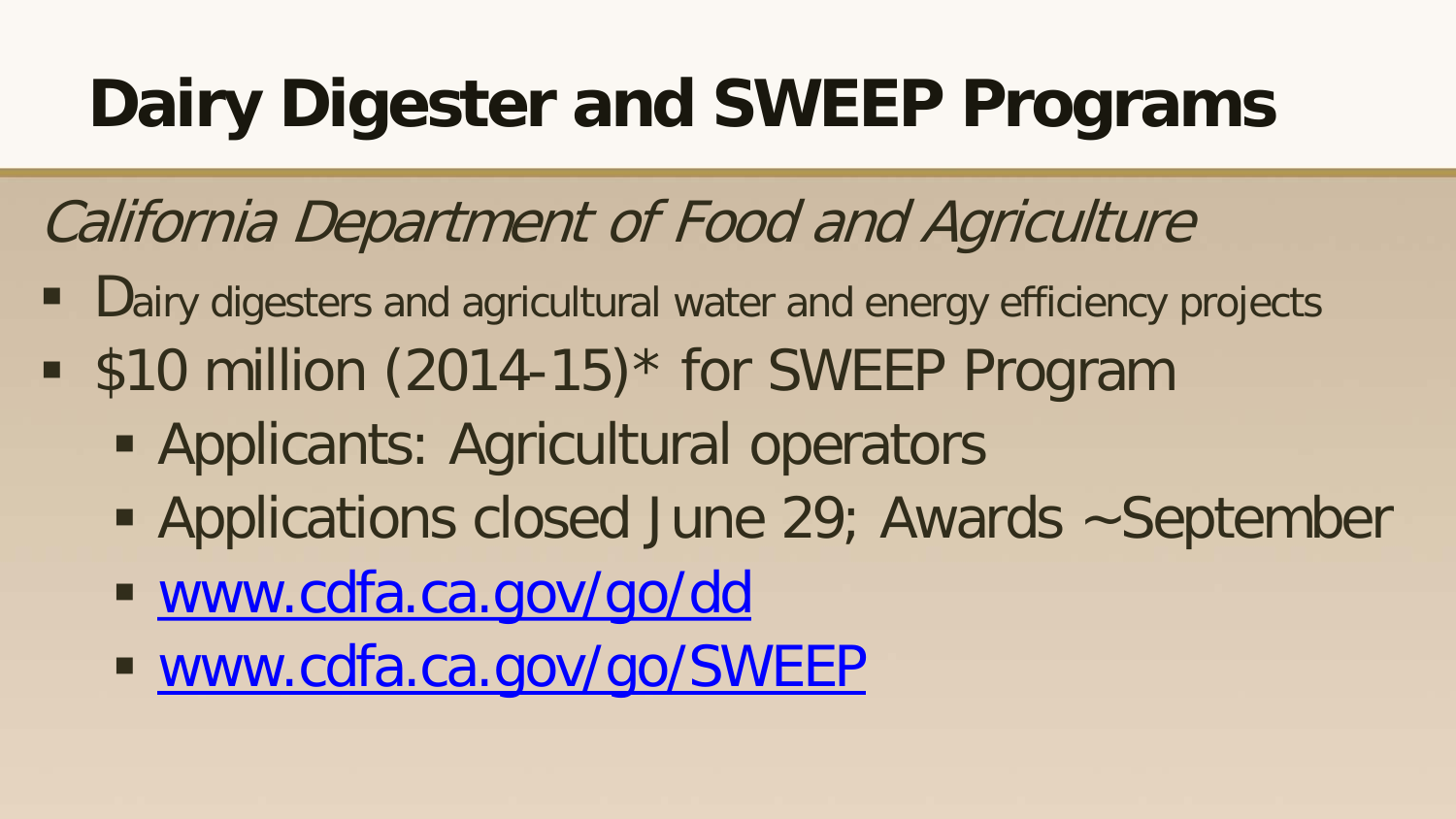### **Water Energy Grant Program**

#### Department of Water Resources

- **\$30 million (13-14): awarded June 2015**
- $\bullet$  \$20 million (14-15)\*
	- Residential, commercial, institutional water efficiency
- Applicants: local agencies, joint powers authorities, and nonprofit organizations
- **Next: Solicitation forthcoming**
- <http://www.water.ca.gov/waterenergygrant/>